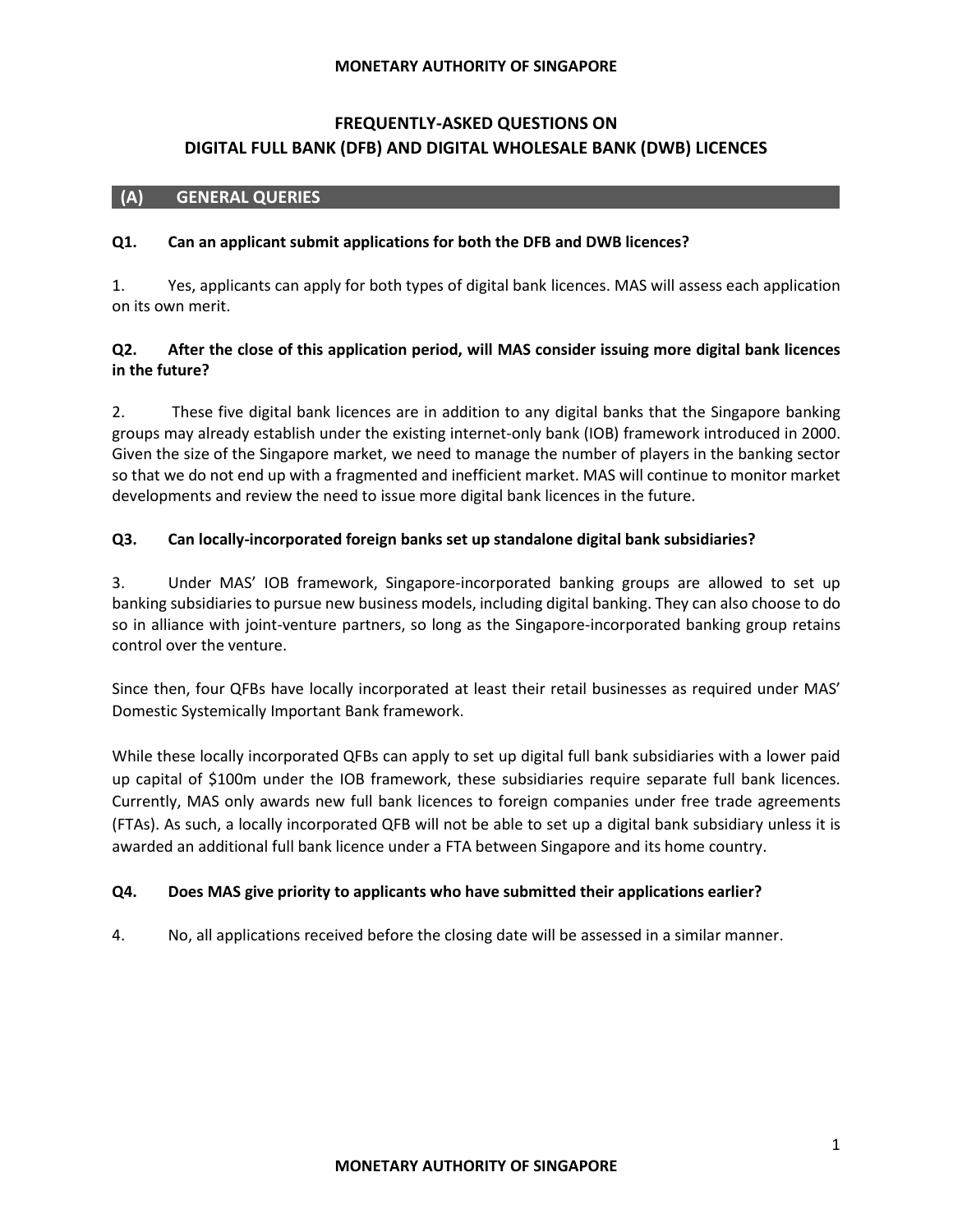## *Shareholders of digital banks*

# **Q5. Can a bank, local or foreign, be one of the shareholders of a digital bank?**

5. Yes, banks can participate as shareholders of a digital bank. However, in the case of Singapore banking groups, they would already be able to set up digital banks as subsidiaries under the IOB framework. Such digital bank subsidiaries will be assessed separately from the DFB and DWB applications. That said, Singapore banking groups may take minority stakes in a DFB or a DWB. Foreign banks can also take minority stakes in a DFB or any stake in a DWB.

# **Q6. Does MAS accord any preferential treatment to applicants which have existing banks as their shareholders? Or will that put them at a disadvantage versus other applicants?**

6. Having banks as shareholders does not automatically confer an advantage, nor will it be a disadvantage to an applicant. MAS will assess the value proposition of each applicant on its own merits. Among other factors, MAS will consider the credibility and strength of the applicant's shareholders, as well as the strategic value, experience and expertise that its significant shareholders may bring to the proposed digital bank.

## **Q7. Does MAS prefer applicants to form joint ventures?**

7. MAS does not have a preference for applicants to form joint ventures (JVs). If a company assesses that it has a strong value proposition and does not require other partners, it is welcome to submit an application on its own. However, foreign companies seeking to apply for a DFB licence must form a JV with at least one local company, and the JV must meet the requirements of being anchored in Singapore, controlled by Singaporeans and headquartered in Singapore.

# **Q8. MAS requires at least one entity in the applicant group to have a track record in the technology or e-commerce field. Can MAS give some examples of specific areas which will qualify as being in the technology field?**

8. In general, the applicant (or applicant group) will include a firm that can bring deployable technological capabilities to the digital bank. Some examples include firms engaged in developing financial technology, advanced data analytics, machine learning, artificial intelligence, as well as those which operate digital platforms (including those which facilitate the delivery or integration of financial services) and provide telecommunication services.

# **Q9. Can there be a change of shareholding structure after the digital bank licence has been awarded?**

9. A licensed bank will be subject to requirements under the Banking Act, including sections 15A and 15B relating to the control of substantial shareholdings, and shareholdings and voting power in financial institutions. Accordingly, any person that wishes to become its substantial shareholder, 12% controller, 20% controller, or indirect controller will be required to seek prior approval from the Minister-in-Charge of MAS.

In the case of a DFB, it is also important to note that any In-Principle Approval (IPA) granted by MAS would be on the basis of the shareholding structure represented to MAS during the application. MAS may revoke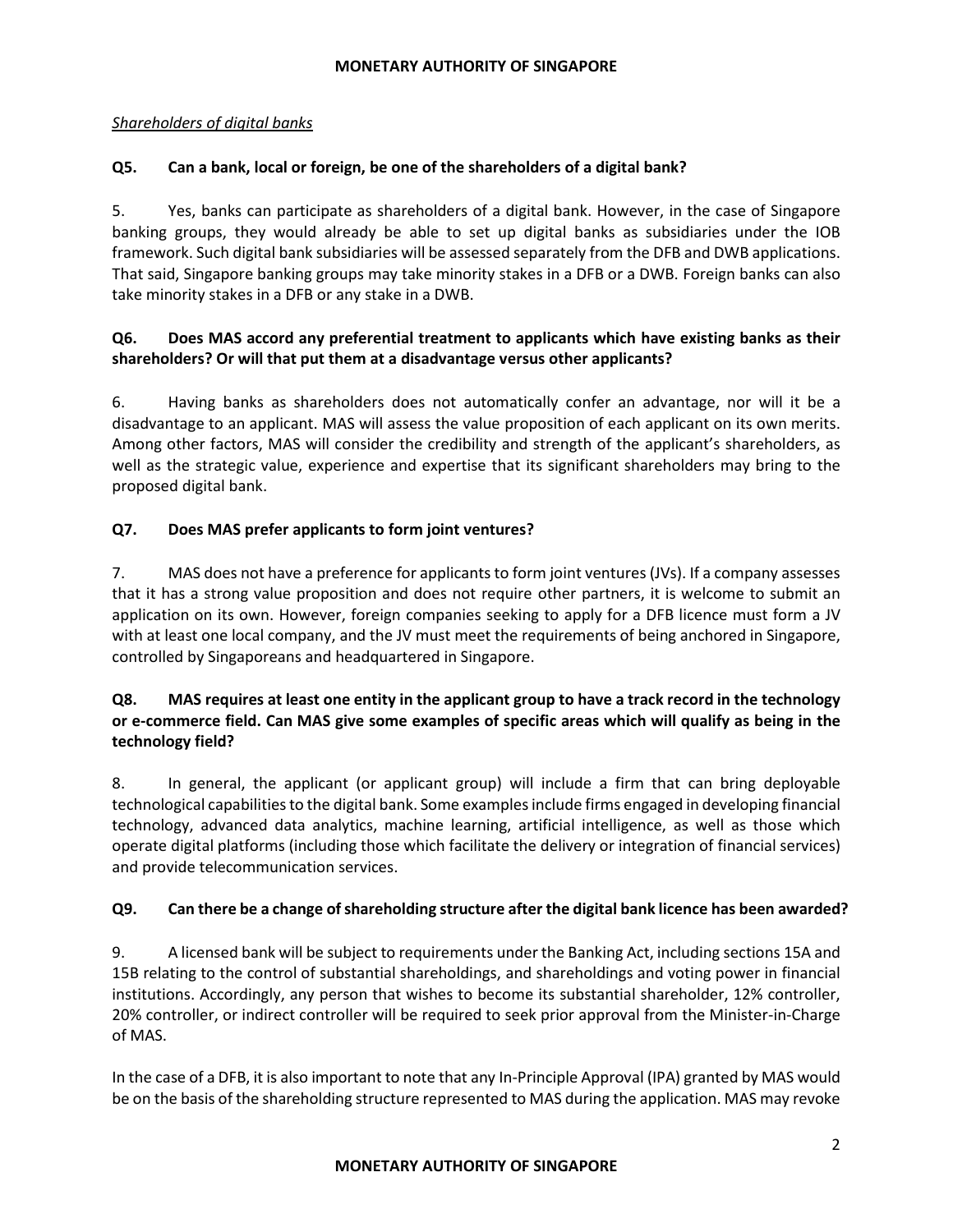the IPA if the change in shareholding structure results in the digital bank not meeting the eligibility criterion on Singaporean control. In addition, this criterion for Singaporean control will continue to apply for future changes in shareholding structure of the DFB.

## *Financial projection*

# **Q10. How would MAS expect applicants to demonstrate path to profitability in their financial projections? Do they have to show a break-even point or net profit within the first 5 years of operations?**

10. MAS will require an applicant to submit its financial projection for the first five years of the proposed digital bank's operations. The applicant should indicate when the proposed digital bank is expected to break-even if it is not within the first five years. MAS does not specify a definitive time period by which the proposed bank must break-even or achieve certain level of profits. However, an applicant with a financial projection that shows a consistent or increasing trend of net loss (i.e. no improvement in profitability) will not meet the criterion of demonstrating path to profitability. MAS may consider an applicant whose financial projection show an earlier break-even year favourably.

## *Capital requirements*

# **Q11. Are the digital banks expected to comply with the minimum capital requirement under section 9 of the Banking Act only at the onset, or on an ongoing basis?**

11. All banks, including digital banks, are required to meet the minimum paid-up capital requirement at the onset and minimum capital funds requirement on an ongoing basis. These requirements are set out in section 9 of the Banking Act. If the digital bank were to incur losses and breach the minimum capital funds requirement, it would need to raise additional capital to comply with this requirement. For avoidance of doubt, digital banks must also comply with the Risk Based Capital Adequacy requirements as set in [MAS Notice 637.](https://www.mas.gov.sg/regulation/notices/notice-637)

### **Q12. Do applicants need to have the relevant amount of paid-up capital ready at point of application?**

12. No. However, applicants must show that they have firm and ready source(s) of funds, such as commitment from shareholders, which must be furnished to MAS at the point of application. In the case of DFB applicants, they must show that they have a reasonable plan to build up the S\$1.5 billion of capital required to become a full functioning DFB.

### **Q13. When must a digital bank meet the minimum paid-up capital requirement?**

13. All successful applicants will receive an IPA letter from MAS. The applicant will then have up to 12 months to comply with the conditions under the IPA, including meeting the applicable minimum paid-up capital. After all the conditions have been met, the digital bank will be awarded the licence and can commence business.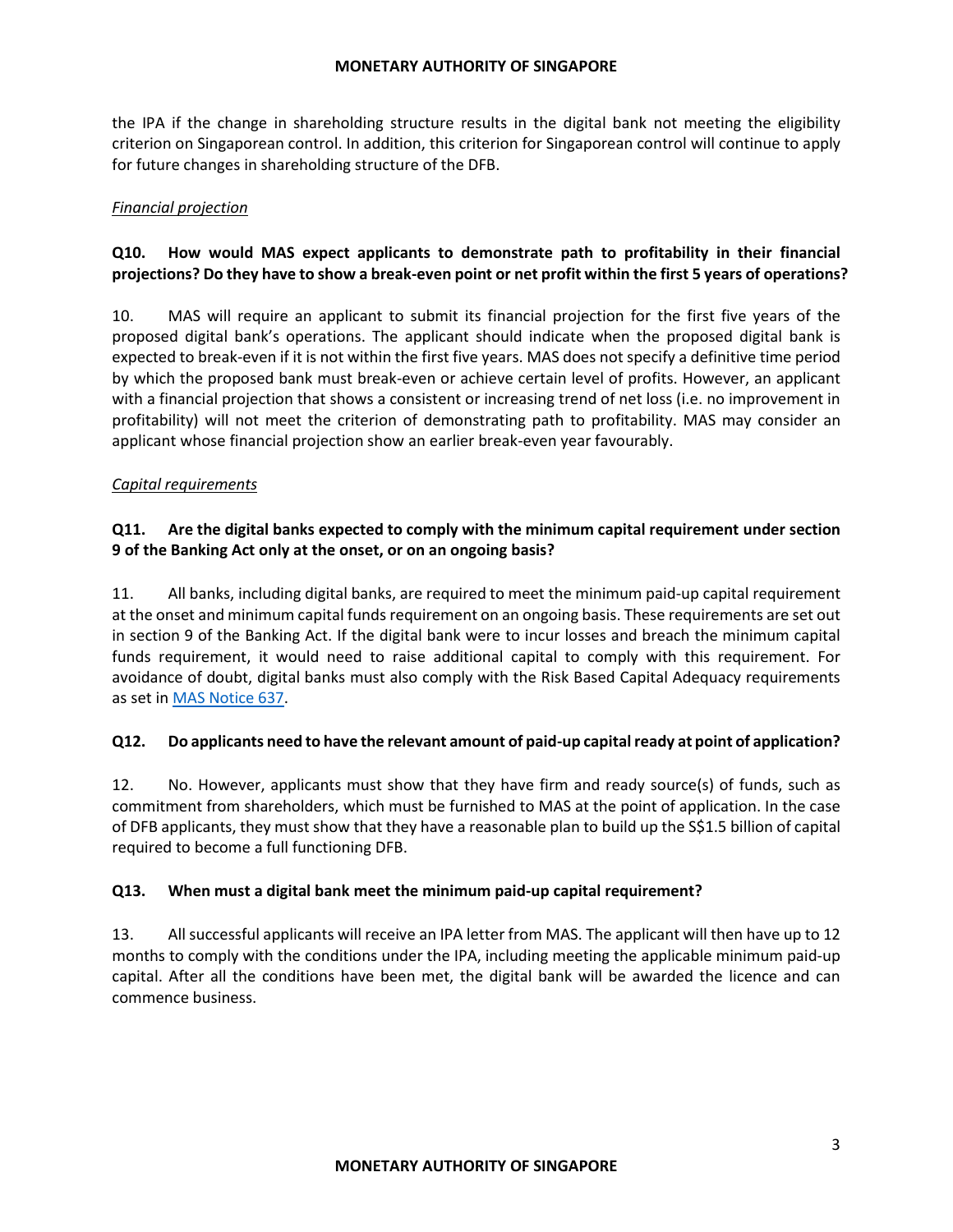### **Q14. Does the digital bank have to hold its paid-up capital entirely in cash?**

14. MAS does not mandate the specific balance sheet structure of banks as long as the relevant rules such as minimum paid-up capital and capital funds, minimum risk-based capital, minimum liquid asset, minimum cash balances are complied with on an ongoing basis.

# *Value proposition*

## **Q15. What is MAS looking for when assessing the value proposition of a digital bank applicant?**

15. The applicant must provide a clear proposal on how it can cater to unmet financial needs or underserved segments of the market through an innovative and sustainable digital banking business model. The applicant's ability to contribute to the growth of Singapore as a global financial centre will also be taken into consideration.

### **Q16. How does MAS expect a digital bank to benefit the under-served segment?**

16. We expect a digital bank to incorporate the innovative use of technology to serve customers' needs and reach under-served segments of the Singapore market, that differentiates it from existing banks. Digital banks should therefore operate more nimbly using new technology stacks with a lower cost structure than traditional banks. For example -

- Digital banks could potentially offer deposit accounts without imposing a minimum deposit amount or fall-below fees.
- Digital banks with access to more wide-ranging data sources could adopt different credit risk assessment approaches to lend to under-served segments of the economy such as the young and micro enterprises. By providing a greater suite of digital banking services, digital banks may also be able to enhance SME customers' ability to digitise their own operations.

### **Q17. How can an applicant contribute to Singapore as a global financial centre?**

- 17. Applicants can:
	- (i) Introduce new innovative business models, financial products, services or technologies to Singapore;
	- (ii) Contribute to Singapore's financial sector growth strategies in areas such as SME financing, trade financing, wealth management, sustainable financing and insurance;
	- (iii) Build a strong local pipeline of specialised talent, in areas such as cyber security, cloud computing, full stack development, data analytics, artificial intelligence/machine learning, APIs and microservices, as well as user experience design; and/or
	- (iv) Anchor and grow its operations in Singapore and use Singapore as a base for regional or global operations or functions.

The above examples are non-exhaustive. For further information, applicants can refer to the MAS website for the Financial Services Industry Transformation Map which outlines MAS' growth strategies by business lines, programmes for upgrading skills, and an agenda for continuous innovation and technology adoption.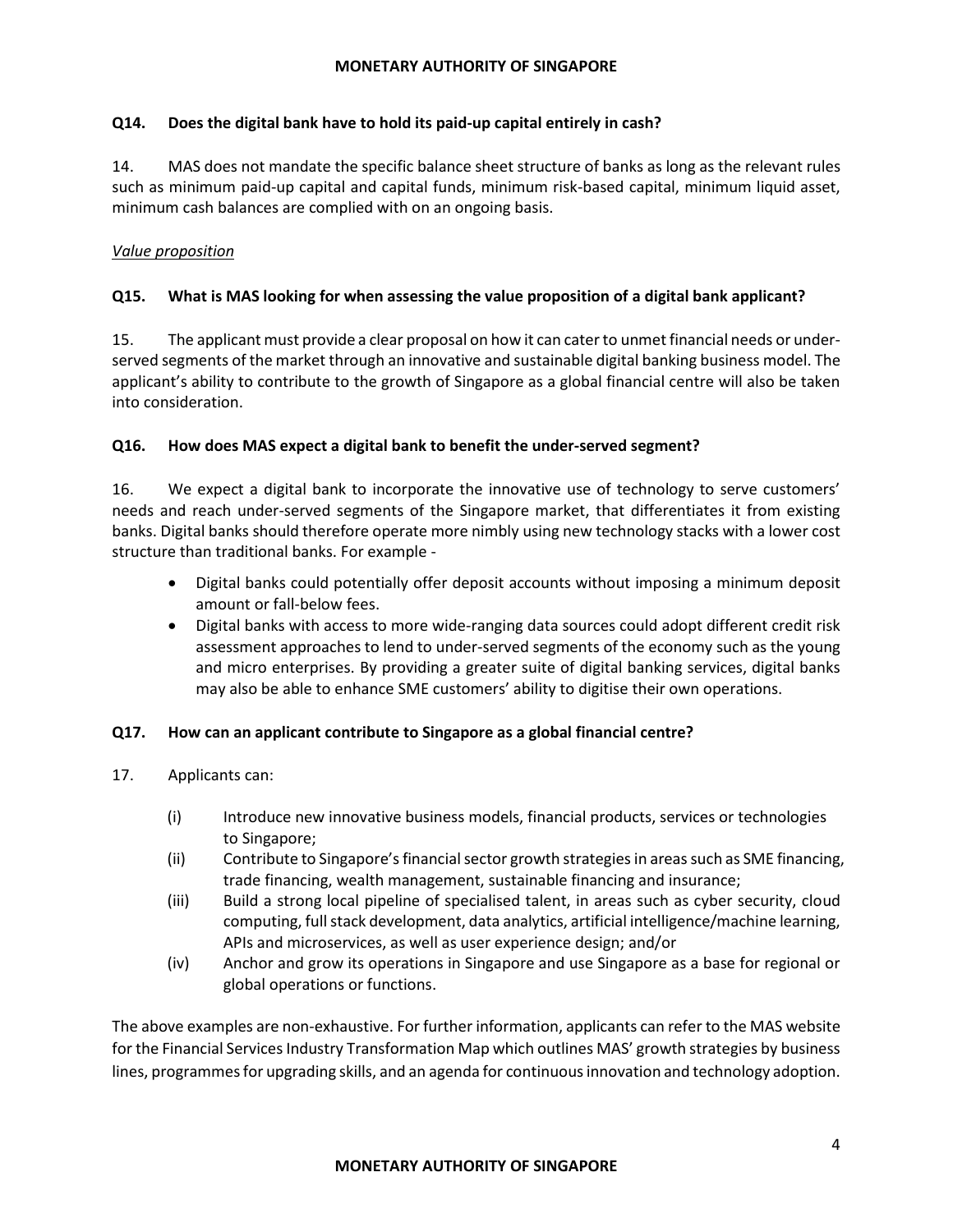### *Permissible activities*

## **Q18. It is mentioned that digital banks can only operate one place of business. Can a digital bank utilise its parent's or affiliated entities' premises to market its products and services?**

18. A "place of business" is defined in section 12 of the Banking Act and is generally any place where a bank conducts banking business or other regulated businesses. Locations where a digital bank only conduct marketing efforts, such as distribution of brochures, are not be considered places of business. Please refer t[o MAS Notice 603](https://www.mas.gov.sg/-/media/MAS/Notices/PDF/MAS-Notice-603_29-Nov-2013.pdf) for further details.

# **Q19. Can digital banks become direct participants of Fast and Secure Transfers (FAST) and MAS Electronic Payment System (MEPS+)?**

19. Digital banks can apply to become direct participants of FAST and MEPS+. They would have to meet the same access criteria as all interested applicant banks. Please refer to the MAS website for more information about [MEPS+](https://www.mas.gov.sg/regulation/payments/meps) and the Association of Bank's website for more information about [FAST.](https://www.abs.org.sg/consumer-banking/fast)

## **Q20. Will digital banks be eligible to access MAS' liquidity facilities?**

20. Yes, digital banks will be eligible for MAS' liquidity facilities. Please refer to the MAS website for the operational terms and conditions on access to th[e MAS Standing Facility](https://www.mas.gov.sg/monetary-policy/liquidity-facilities/mas-standing-facility) an[d Intraday Liquidity Facility.](https://www.mas.gov.sg/monetary-policy/liquidity-facilities/mas-intraday-liquidity-facility)

# **Q21. Will a digital bank be required to notify MAS to commence any business regulated under the Financial Advisers Act (FAA) and Securities and Futures Act (SFA)?**

21. Yes, a digital bank will be expected to meet all regulatory requirements, including submitting specified forms before it conducts activities regulated under the SFA and FAA. In particular, a digital bank would need to complete and submit the following:

- If it intends to provide financial advisory services under the FAA: Form 26 Notice of Commencement of Business lodged pursuant to Regulation 37(1) of the Financial Advisers Regulations by persons exempt from holding a Financial Adviser's Licence under Section 23(1)(a), (b), (c), (d) and (e) of the FAA.
- $\bullet$  If it intends to provide capital markets services under the SFA: Form 26 Notice of Commencement of Business lodged pursuant to Regulation 14(4) of the Securities and Futures (Licensing and Conduct of Business) Regulations by persons exempt from holding a Capital Markets Services Licence under section 99(1)(a), (b), (c) and (d) of the SFA.

In submitting Form 26, the digital bank need not resubmit information which it has already provided in its application to set up a digital bank, unless there is any change to the information provided earlier.

### **Q22. Can a digital bank conduct any non-financial business?**

22. Generally, MAS expects all banks to conduct primarily banking and other financial businesses. However, banks may conduct non-financial activities which are related or complementary to the banks' financial businesses, subject to a limit and other safeguards to mitigate contagion risks. Please refer to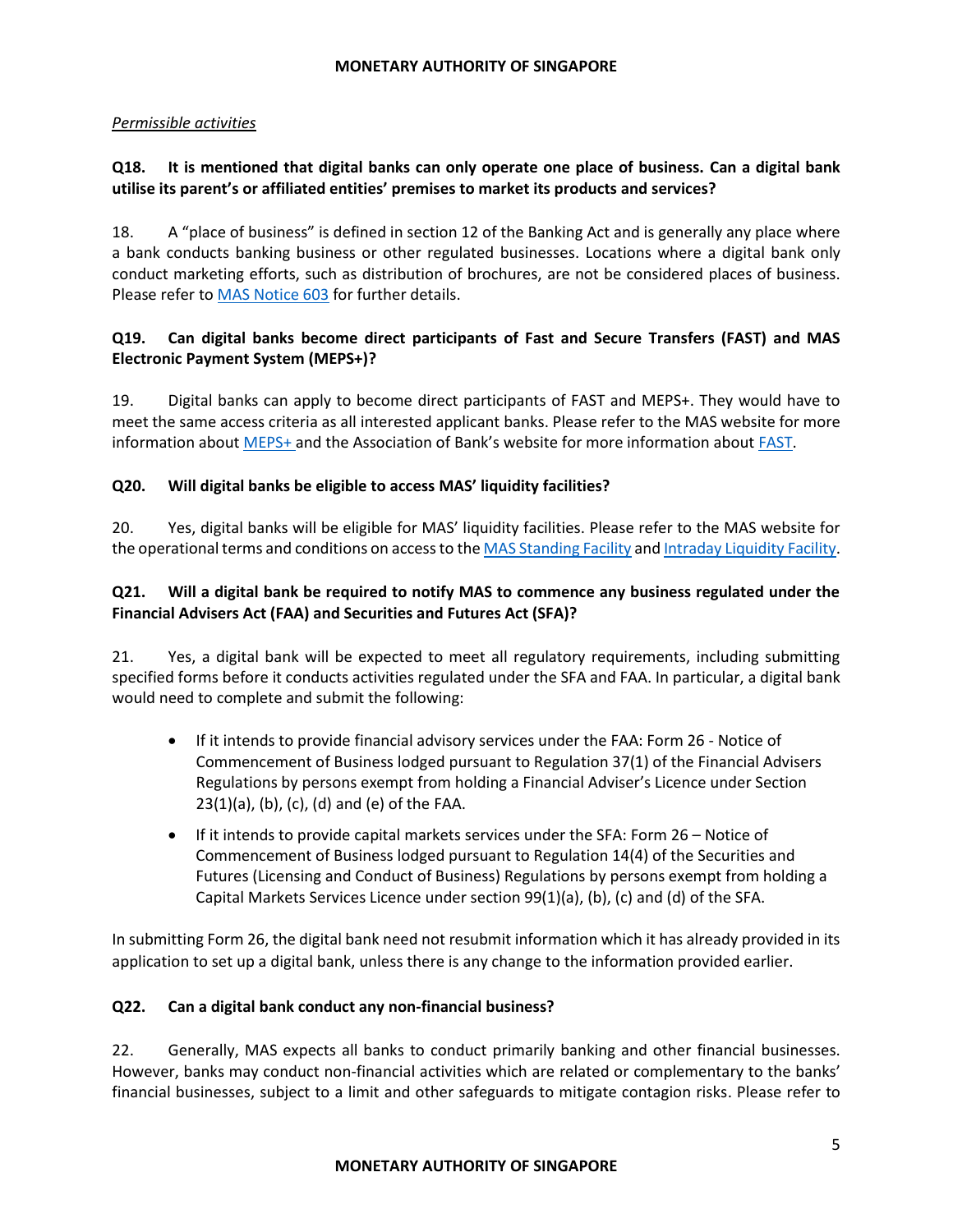MAS' con[sultation paper on review of anti-commingling framework for banks,](https://www.mas.gov.sg/-/media/MAS/News-and-Publications/Consultation-Papers/Consultation-Paper-on-Review-of-Anti-Commingling-Framework.pdf) which sets out MAS' current anti-comingling policy for banks.

#### *Other requirements*

l

# **Q23. How will MAS assess and ensure that a digital bank has a sustainable business model? What will MAS do if the digital bank is subsequently found to have engaged in predatory practices?**

23. MAS will carefully evaluate a digital bank applicant's business plans and financials, including its customer acquisition plan and path towards profitability. When digital banks commence operations, MAS will monitor the market dynamics and, where necessary, impose additional supervisory requirements or restrictions to deter any value-destructive behaviour. The aim is to deter unsustainable banking practices, and to preserve a level playing field among banks. MAS expects digital banks to be profitable on a standalone basis; as such, reliance on unfairly favourable transaction terms with related parties to generate short-term profits will not be considered as sustainable.

### **Q24. Does a digital bank applicant need to hire its key management at point of application?**

24. We will not require applicants to hire the full management team at the point of application but there should be sufficient knowledge within the existing team to see through the application process and provide the necessary information. At minimum, MAS expects the proposed digital bank to have at least:

- Prospective<sup>1</sup> Chief Executive Officer hired<sup>2</sup>; and
- Candidates for Chief Risk Officer, Chief Finance Officer, Chief Technology Officer, and Chief Information Security Officer identified and ready to be recruited.

MAS expects the prospective CEO to be hired at the point of application as it is critical for this designated person to be able to demonstrate at the onset how he will be driving the digital bank's business proposal and value proposition.

# **Q25. Will a digital bank applicant need to have the full technological set-up ready at point of application?**

25. MAS does not expect applicants to have fully-built and deployable technology at point of application. However, we will require applicants to provide high-level IT plans, such as proposed architecture diagrams of critical systems of the bank. Please refer to part C of section IV of the application form for more details.

### **Q26. Will MAS prescribe when a digital bank must commence business upon receiving approval?**

26. MAS expects the digital banks to commence operations within 12 months from receiving MAS' IPA of the licence. If the digital bank is unable to commence operations within the 12 months, the bank

<sup>&</sup>lt;sup>1</sup> The proposed digital bank will have to seek MAS' formal approval for key appointment holders such as CEO prior to commencement of business.

<sup>&</sup>lt;sup>2</sup> Where the proposed digital bank has yet to be set up, the CEO candidate may be appointed by any entity within the applicant group.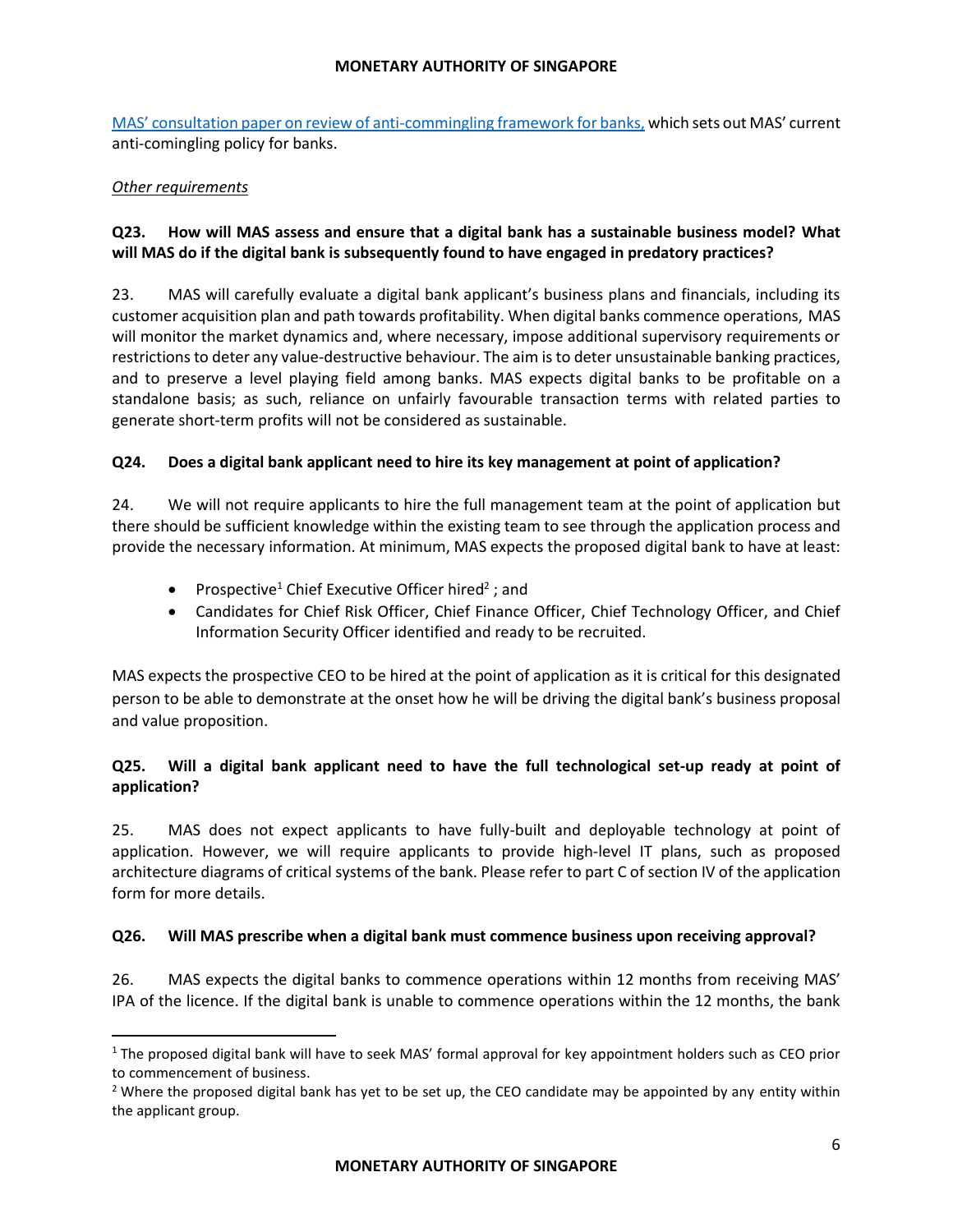should engage MAS ahead of time to provide the reasons for delay and request for an extension of the validity of the IPA.

## **Q27. What are the major risk types that a digital bank's risk management framework should cover?**

27. Applicants may wish to refer to MAS' Framework for Impact and Risk Assessment of Financial [Institutions](https://www.mas.gov.sg/publications/monographs-or-information-paper/2007/mas-framework-for-impact-and-risk-assessment-of-financial-institutions) for information on the types of risks that are generally applicable to financial institutions.

## **Q28. A digital bank will be on-boarding its customers online. Can they adopt technology such as facial recognition to verify the identity of the customer? How will the AML/CFT requirements apply?**

28. Digital banks will be subject to the same AML/CFT and sanctions-related requirements applicable to incumbent banks, including [MAS Notice 626 on Prevention of Money Laundering and Countering the](https://www.mas.gov.sg/regulation/notices/notice-626)  [Financing of Terrorism](https://www.mas.gov.sg/regulation/notices/notice-626) and its corresponding [Guidelines.](https://www.mas.gov.sg/regulation/guidelines/guidelines-to-notice-626-on-prevention-of-money-laundering-and-cft-for-banks)

On digital on-boarding, MAS supports the use of technology to improve the customer on-boarding experience, and financial institutions (FIs) should ensure that the use of new technologies will enable them to adequately assess and manage their ML/TF risks. To assist FIs, MAS had issued a Circular in January 2018 to highlight considerations relating to the use of non-face-to-face (NFTF) verification measures, and provided further examples of NFTF measures (in addition to those listed in the Guidelines to MAS Notice 626 applicable to banks) that FIs may employ as additional checks to manage the risk of impersonation. We had also clarified that FIs can use MyInfo, a personal data platform that has been made available for private sector use from end 2017, as a verified source of identification information. The Circular can be assessed at [this link.](https://www.mas.gov.sg/regulation/circulars/circular-on-use-of-myinfo-and-cdd-measures-for-non-face-to-face-business-relations)

### **Q29. What technology risk management measures will apply to digital banks?**

- 29. The following requirements and guidelines will apply to digital banks
	- (a) [MAS Guidelines on Technology Risk Management or TRM.](https://www.mas.gov.sg/regulation/guidelines/technology-risk-management-guidelines) These Guidelines set out IT risk management principles and best practices to guide financial institutions in establishing a robust TRM framework, strengthening of cyber security controls, enhancing system resiliency, and implementing strong authentication measures to protect customer data, transactions and systems. These are best practices which financial institutions are expected to adopt.
	- (b) [MAS Notice 644](https://www.mas.gov.sg/-/media/MAS/Notices/PDF/Notice-MAS-644.pdf) on Technology Risk Management. This notice sets out requirements on maintaining high availability, recoverability, data protection and incident reporting.
	- (c) [MAS Notice 655](https://www.mas.gov.sg/-/media/MAS/Notices/PDF/MAS-Notice-655.pdf) on Cyber Hygiene. This notice, which takes effect on 6 August 2020, sets out the essential measures that banks must take to mitigate the growing risk of cyber threats.

## **Q30. Will the digital banks be allowed to outsource any functions that it does not have expertise to perform?**

30. Similar to traditional banks, digital banks may enter into arrangements with third party service providers to outsource certain business and support functions.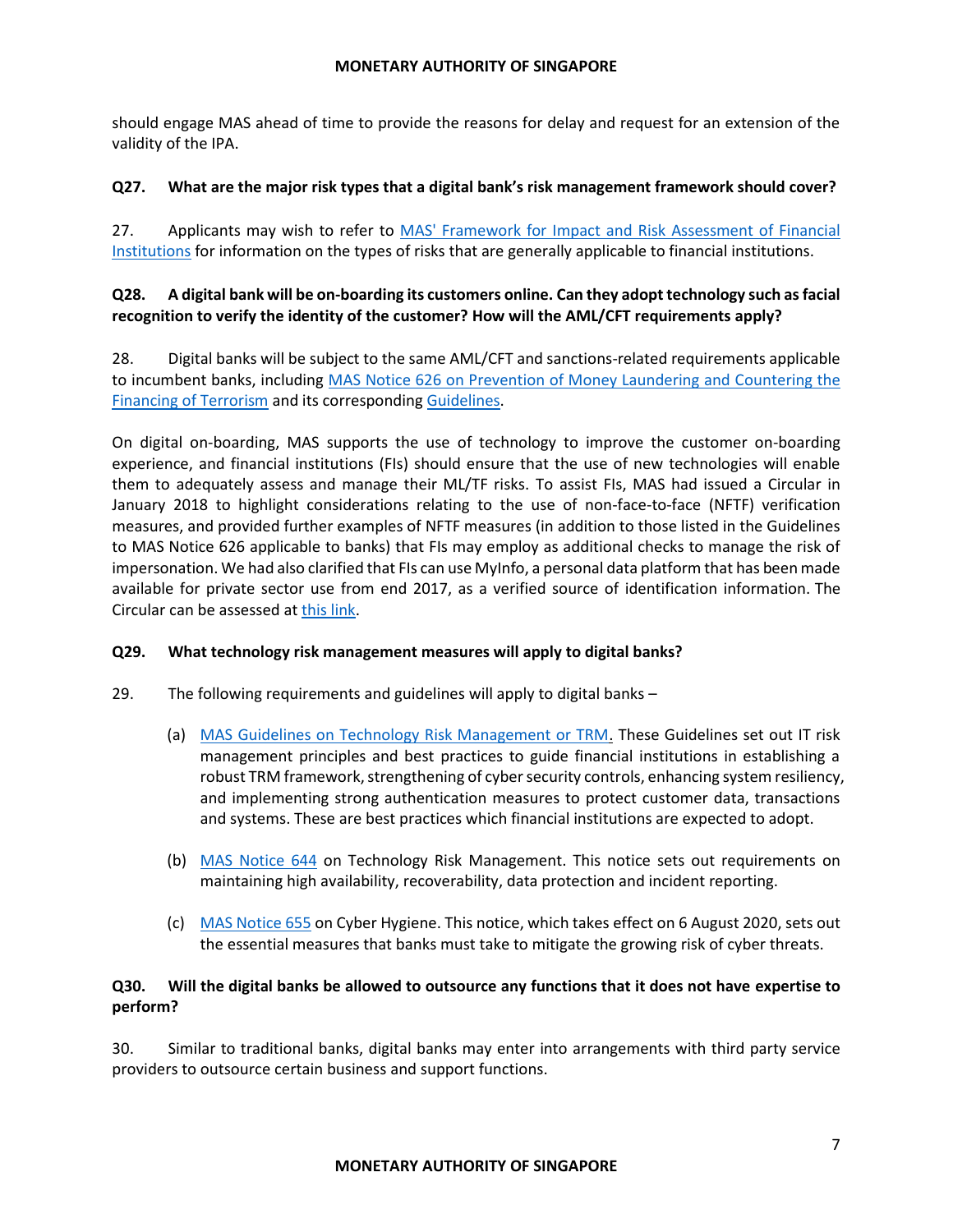Prior to entering into outsourcing arrangements, the bank must have in place relevant governance and risk management processes to identify and manage risks arising from such outsourcing arrangements. The bank must also demonstrate a sound level of understanding of the nature and extent of risks arising from its various outsourcing arrangements, and the capacity and ability to exercise effective oversight of these arrangements. Please refer to MAS' [Guidelines on Outsourcing](https://www.mas.gov.sg/regulation/guidelines/guidelines-on-outsourcing) for further information on rules pertaining to banks' outsourcing arrangements.

# **Q31. MAS requires shareholders of a proposed digital bank to commit to providing a letter of responsibility (LR) and a letter of undertaking (LU). Is it sufficient for the majority shareholder to provide the written confirmation?**

31. MAS expects every shareholder<sup>3</sup> that directly holds at least 20% of the proposed digital bank's shares to provide a written confirmation at the point of application that it commits to providing a LR and a LU in respect of the operations of the proposed digital bank. MAS reserves the right to require a written confirmation from any other shareholders and will inform the applicants accordingly.

# **Q32. What is the difference between a LR and a LU? When will MAS require the actual LR and LU to be furnished?**

32. The LR provides assurance to MAS that the digital bank's parent and/or significant shareholders is/are committed to provide the relevant oversight and financial support for the continuing strength and operations of the digital bank. The LR sets out the responsibilities of the parent or significant shareholders of the digital bank which include accepting full responsibility for the operations of the digital bank, ensuring that the digital bank maintains sound liquidity and financial position at all times, providing adequate funds to make up for any liquidity shortfall of the digital bank etc.

The LU further imposes a legal obligation on the parent and/or significant shareholders of the digital bank to undertake to meet any outstanding non-bank deposit liabilities in the event of an exit. The LU is an essential instrument in the digital bank's exit plan to facilitate an orderly wind-up of its banking business and ensure adequate protection for its non-bank depositors.

The completed and duly executed LR and LU would have to be furnished to MAS prior to the issuance of the digital banking licence.

# **Q33. Why is an exit plan needed? What is MAS' expectations of the exit plan?**

 $\overline{\phantom{a}}$ 

33. MAS expects applicants to submit a feasible exit plan to facilitate an orderly wind-up of its banking business, if necessary. These are part of the suite of prudential safeguards to protect non-bank depositors, mitigate the risk of untested business models, and minimise costs to the financial system in the event of a failure.

The exit plan should cater to the applicant's business plan, key risks, and should lay out possible scenarios, various exit strategies and solutions, and clear trigger points for which the exit plan may have to be executed, for example, in the event of significant losses or where the business model is no longer viable.

 $3$  In cases where the direct shareholder has not been established or is an intermediate holding company, the written confirmation/undertaking should be provided by its proposed owner or operating parent entity.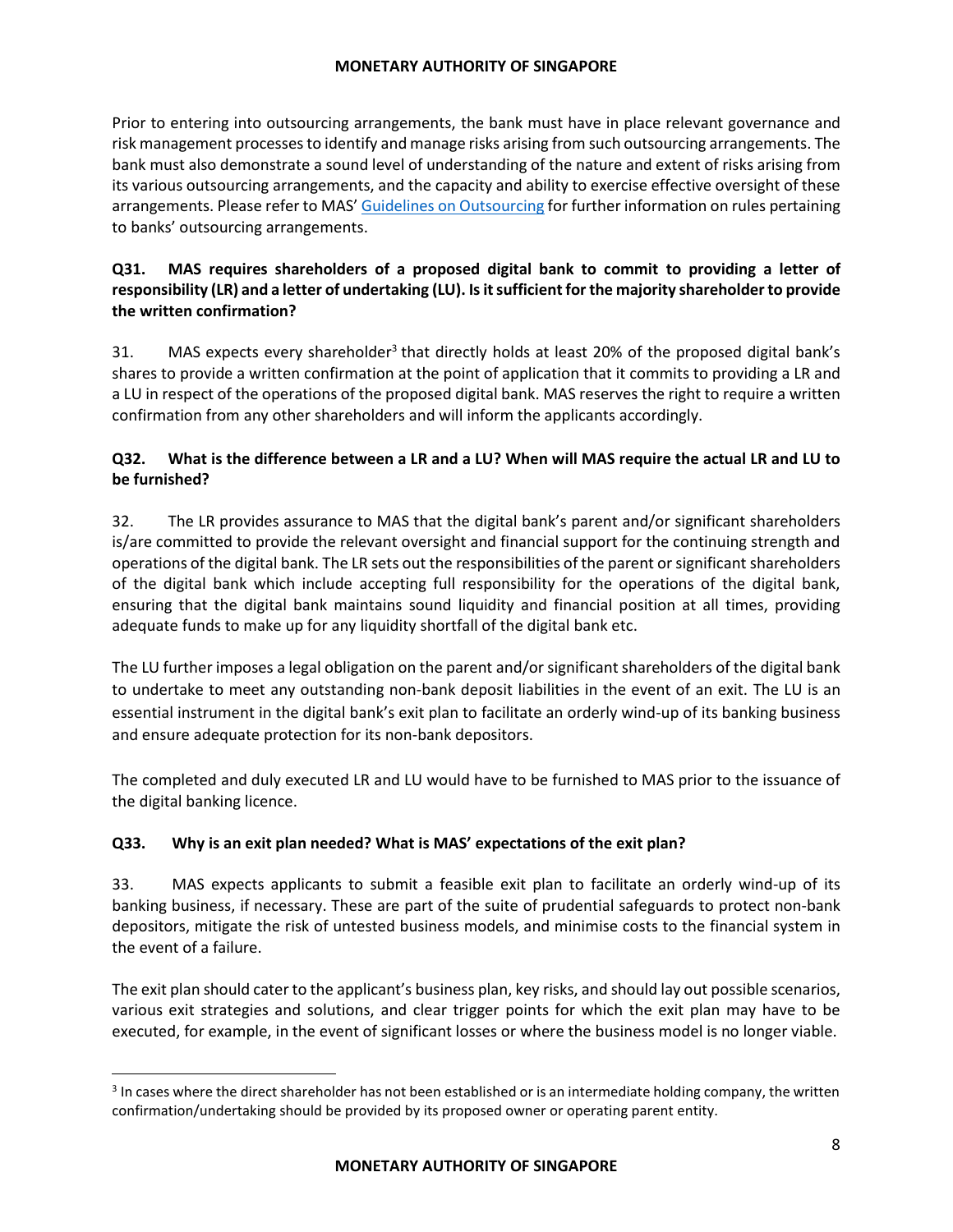# **(B) DIGITAL FULL BANK (DFB)**

#### *Anchored in Singapore and controlled by Singaporeans*

## **Q34. If the single largest shareholder of a consortium is Singaporean but it is not the majority shareholder, will it be eligible to apply for the DFB licence?**

34. In assessing the stake controlled by a Singaporean, MAS will consider shareholdings owned by the Singaporean and his related parties as a single stake. Where the Singaporean and his related parties do not hold an absolute majority stake, MAS will consider whether the stake is sufficient to allow him to have effective control of the digital bank (e.g. he holds 25% or more, and the remaining shareholding is widely held by a fragmented group of shareholders). Generally, MAS will not consider JVs where a small number of foreign-controlled stakes forms the majority, notwithstanding the largest shareholder being Singaporean.

For JVs where the Singaporean and his related parties do not hold absolute majority stake, MAS will only consider such cases on an exceptional basis. The applicant will have to demonstrate that there are other factors to meet the criterion for Singaporean control, such as the presence of other Singaporean shareholders, board composition, and the profile of the foreign shareholders e.g. if they have a strong nexus to Singapore, etc.

Where broader factors such as arrangements relating to board nomination and composition are taken into account by MAS, MAS will expect these to be formalised through the JV agreement or the Memorandum and Articles of Association of the digital bank. Such arrangements must remain in place for as long as the DFB is in operation, unless Singaporean control can be demonstrated by other means (e.g. a Singaporean majority shareholder).

DFB applicants who are considering partnerships where a Singapore entity and its related parties do not hold the absolute majority stake should approach MAS to discuss their proposed structure.

### *Progression of a DFB*

## **Q35. Can a DFB be a full functioning DFB at the onset if it is able to meet the S\$1.5 billion minimum paid-up capital before commencement of business?**

35. No. As DFBs will have access to retail deposits, the phase-in approach for the DFBs is intended to minimise risk to retail depositors and mitigate risks of untested business models. As such, all DFBs must undergo the restricted phase, where MAS will assess the performance of the restricted DFB, such as strength of internal controls, compliance track record, customer management ability, and sustainability of business performance before approving an increase of the aggregate deposit cap. MAS' assessment will also include a review of the auditor's report on the DFB's financials and effectiveness of its internal controls.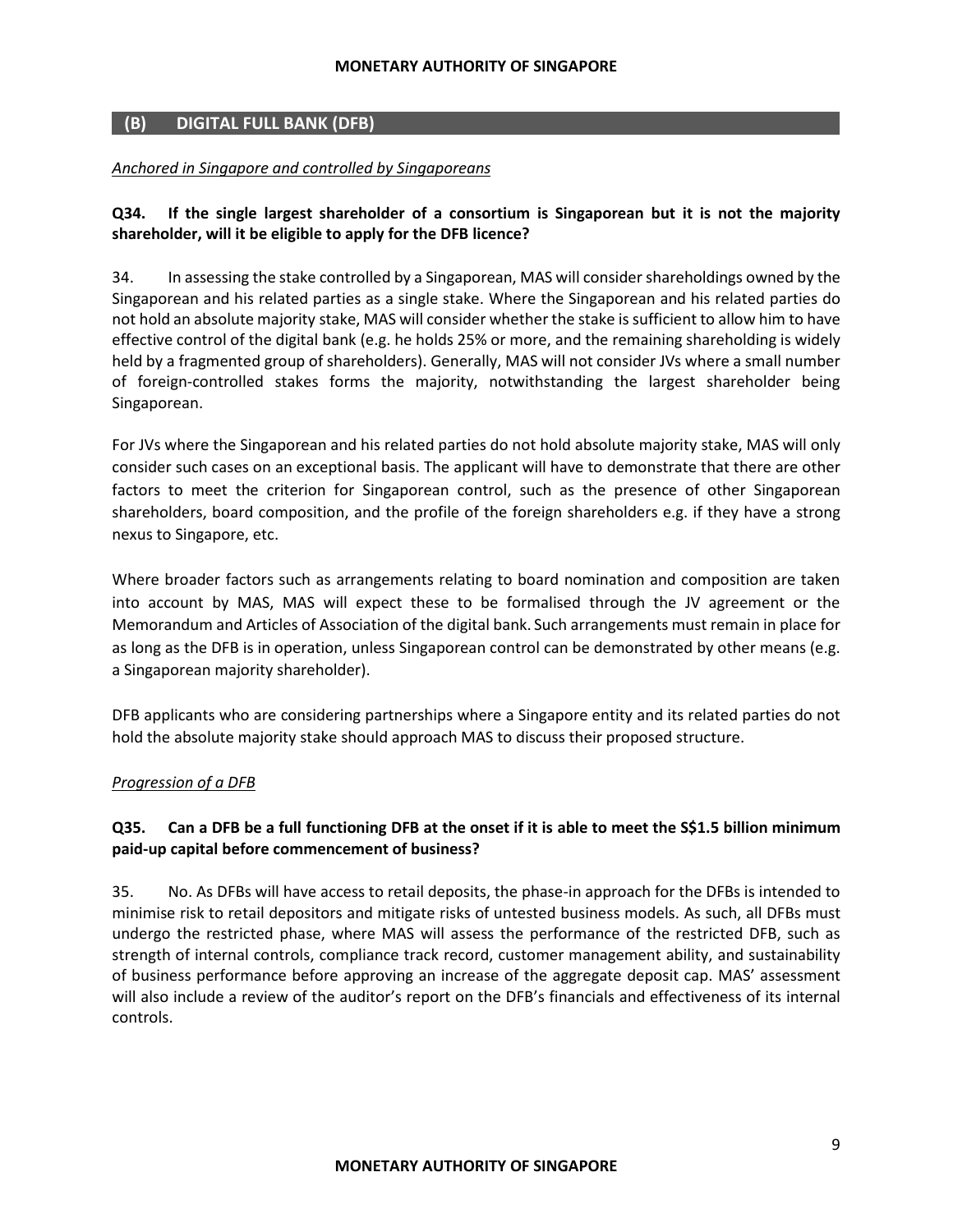However, DFBs may exclude wholesale deposits from the aggregate deposit cap if it has a minimum paidup capital of S\$100 million<sup>4</sup>.

# **Q36. If a DFB has a minimum paid-up capital of S\$100 million, can it exclude all its wholesale deposits from the S\$50 million aggregate deposit cap at the onset?**

36. Yes, the wholesale deposits<sup>5</sup> of a DFB can be excluded from the S\$50 million aggregate deposit cap at any point as long as the DFB has a minimum paid-up capital of S\$100 million. This will level the playing field between DFB and DWB in serving non-retail customers, which include sole proprietors and partnerships.

The S\$50 million aggregate deposit cap will thus apply primarily to SGD-denominated deposits (except fixed deposits of at least S\$250,000) taken from individuals.

# **Q37. Why does MAS need to constrain the depositor reach of a restricted DFB during the entry phase, when there is already an aggregate deposit cap? What are some examples of "any other persons who are familiar with the DFB's parent or major shareholders' businesses"?**

37. The objective of restricting the depositor reach of a DFB in its first one to two years of operation is to minimise the impact of any operational issues which may occur during the start-up phase of the DFB, to a limited group of depositors. This group of depositors should be persons who are familiar with the applicant group, such as existing customers or persons within a closed group of community which the applicant group typically has touchpoints with. The limit on the scope of depositors will allow the DFB to test its products and services and fine-tune its operations, before expanding to the broader public.

As we expect applicants to have varied business models, MAS will not be prescribing the specific scope of depositors. Applicants can propose the scope of depositors which will meet MAS' objective as outlined above. MAS will work with the DFB to finalise the scope of depositors.

To illustrate, in the case of a crowd-funding platform, we will consider its "funders" and "borrowers" to be its business partners, while in the case of an e-commerce platform player, its business partners will comprise mainly the merchants operating on its platform. Employees of such merchants do not have direct dealings or relationships, and hence would not be considered business partners. Where the applicant has a large retail customer base, we will likely specify an interaction frequency or quantum criteria in determining the appropriate scope.

# **Q38. Will MAS consider a DFB applicant which has business plans and financial projection to become a full functioning DFB after five years of commencement of business?**

38. While MAS expects DFBs to meet the minimum paid-up capital of S\$1.5 billion and become fullfunctioning by the fifth year of operations, we recognise that certain business models may require more time to scale up. As such, we are open to applications that may project a longer runway to meet the minimum paid-up capital of S\$1.5 billion. However, in such instances, we expect the applicant to provide

 $\overline{a}$ 

<sup>4</sup> Similar to the minimum capital requirement on DWB.

<sup>&</sup>lt;sup>5</sup> This refers to all types of deposits that a wholesale bank can accept, including foreign currency-denominated deposits of individuals.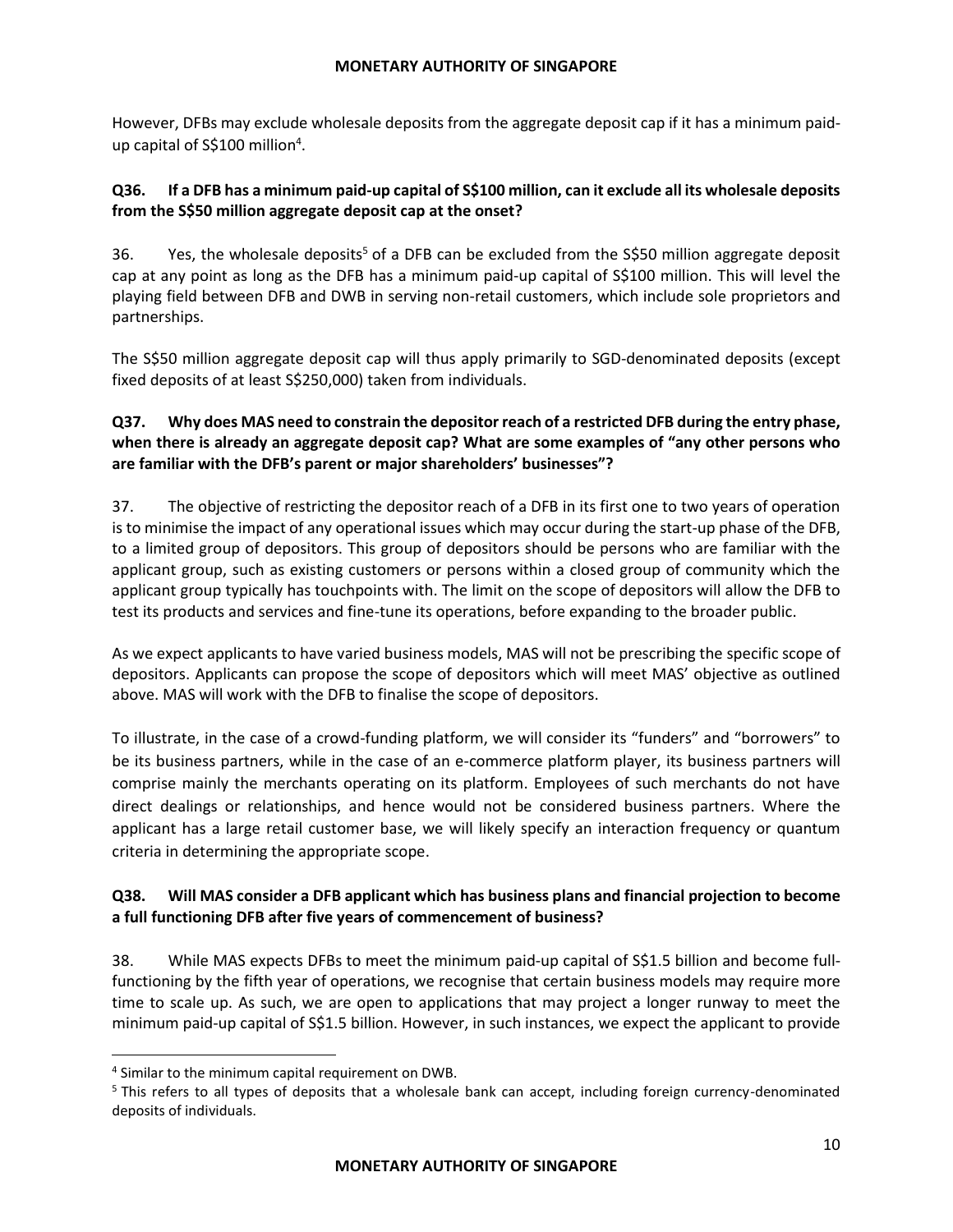strong justifications on the longer time required. MAS will assess the reasonableness on the proposal based on its own merits.

# **Q39. Can a DFB change or update its financial projection after it is granted the licence? How will it affect the progression of the DFB?**

39. MAS expects a digital bank to implement its proposed business as outlined during the application. However, the ability to achieve the projected financial results may be affected by externalities such as market conditions and the macro-economic conditions. As part of ongoing supervision, MAS will regularly engage the digital bank to monitor, inter alia, its ability to execute its business plans and meet its financial targets. Where the digital bank expects to fall short of its financial projection, it should engage MAS promptly.

## *Permissible businesses*

# **Q40. Does MAS allow DFBs to collaborate with incumbent banks to gain access to their Automated Teller Machines (ATM)/Cash Deposit Machine (CDM) network?**

40. DFBs are not be allowed to operate ATM/CDMs or join any existing ATM/CDM networks. The objective is for the digital banks to adopt innovative digital ways of serving customers and supporting the future digital economy.

# **Q41. How does a DFB gain access to the NETS electronic funds transfer at point-of-sale (EFTPOS) system?**

41. Access to the NETS EFTPOS payment network, which is operated by the NETS Group, is a commercial arrangement between the bank and the operator. Digital banks with interest to access this payment network can approach NETS Group.

### **Q42. Can a DFB create and sell its own insurance policies to its customers?**

42. Any entity, including a digital bank, that wishes to conduct insurance business in Singapore is required to obtained a licence from MAS pursuant to the Insurance Act. However, DFBs are allowed to distribute insurance products underwritten by licensed insurers, subject to compliance with relevant rules such as the Financial Advisers Act.

## **Q43. What are some examples of proprietary trading activities which a restricted DFB cannot conduct? Can a restricted DFB engage in hedging activities?**

43. A restricted DFB should not enter into speculative trades for profit. A restricted DFB's trading activities should only be for facilitating customers' trades and for risk management purposes (e.g. to hedge foreign exchange risk positions that arose from its cross-border banking business).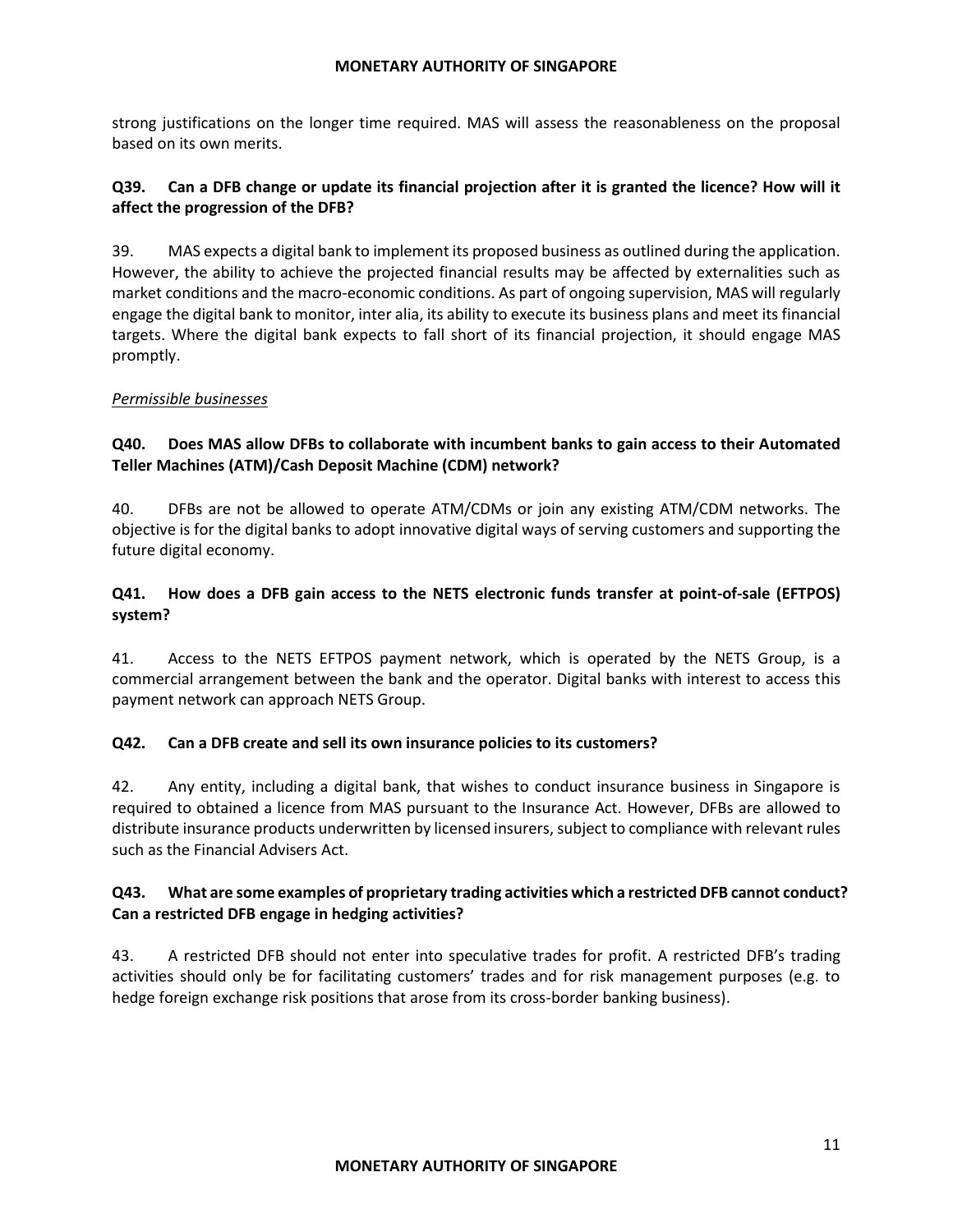# *Deposit insurance*

# **Q44. What is the deposit insurance (DI) premium rate applicable to DFBs?**

44. DFBs will pay the same premium rate as DI Scheme members that are incorporated in Singapore. These members are currently required to pay an annual premium of 0.025% of the bank's insured deposit base.

In addition, as DI scheme members, DFBs will be required to comply with DI rules and regulations. These include the submission of returns unde[r MAS Notice DIA-N01,](https://www.mas.gov.sg/regulation/notices/notice-dia-n01) maintenance of a register of products which are insured deposits and being operationally prepared for payment of compensation.

Applicants may refer to the "Deposit Insurance and Policy Owners' Protection Schemes Act" and "Deposit Insurance and Policy Owners' Protection Schemes (Deposit Insurance) Regulations 2011" for further details on rules pertaining to DI premiums, rules and regulations.

# **(C) DIGITAL WHOLESALE BANK (DWB)**

# **Q45. What are the business restrictions placed on a DWB?**

45. At the onset, DWBs will only be allowed to conduct business activities proposed in the business plan. MAS' approval must be sought to conduct any additional activities outside of the proposed business plan.

# **Q46. Can a DWB serve retail clients?**

 $\overline{a}$ 

46. In general, DWBs are not expected to serve retail clients given its restricted deposit-taking ability<sup>6</sup>. This includes not granting unsecured credit facilities to individuals who do not fall within the definition of "accredited investor" under the Securities and Futures Act.

On an exceptional basis, MAS may allow such offerings provided that there is a strong nexus and is necessary to the applicant's core offering(s) to the non-retail segment. Even in such instances, the range of products and services will be narrowly scoped. We do not expect retail payment services to qualify.

# **Q47. Can a DWB provide complementary services to its SME clients, such as collection of cash and provision of "software as a service" (SAAS)?**

47. Cash management, which may include the collection of cash as deposits, is a financial business and can be currently carried out by banks. As such, DWBs are allowed to do the same. The provision of SAAS is considered a non-financial business and will be subject existing rules and regulations on the conduct of non-financial businesses<sup>7</sup>.

 $6$  A wholesale bank shall not operate savings accounts denominated in Singapore dollars. Please refer to the [Guidelines for Operation of Wholesale Banks](https://www.mas.gov.sg/-/media/MAS/resource/legislation_guidelines/banks/guidelines/Wholesale-Banks-Guidelines.pdf) for more details.

<sup>&</sup>lt;sup>7</sup> Please refer to MAS' consultation paper on review of anti-commingling framework for banks.